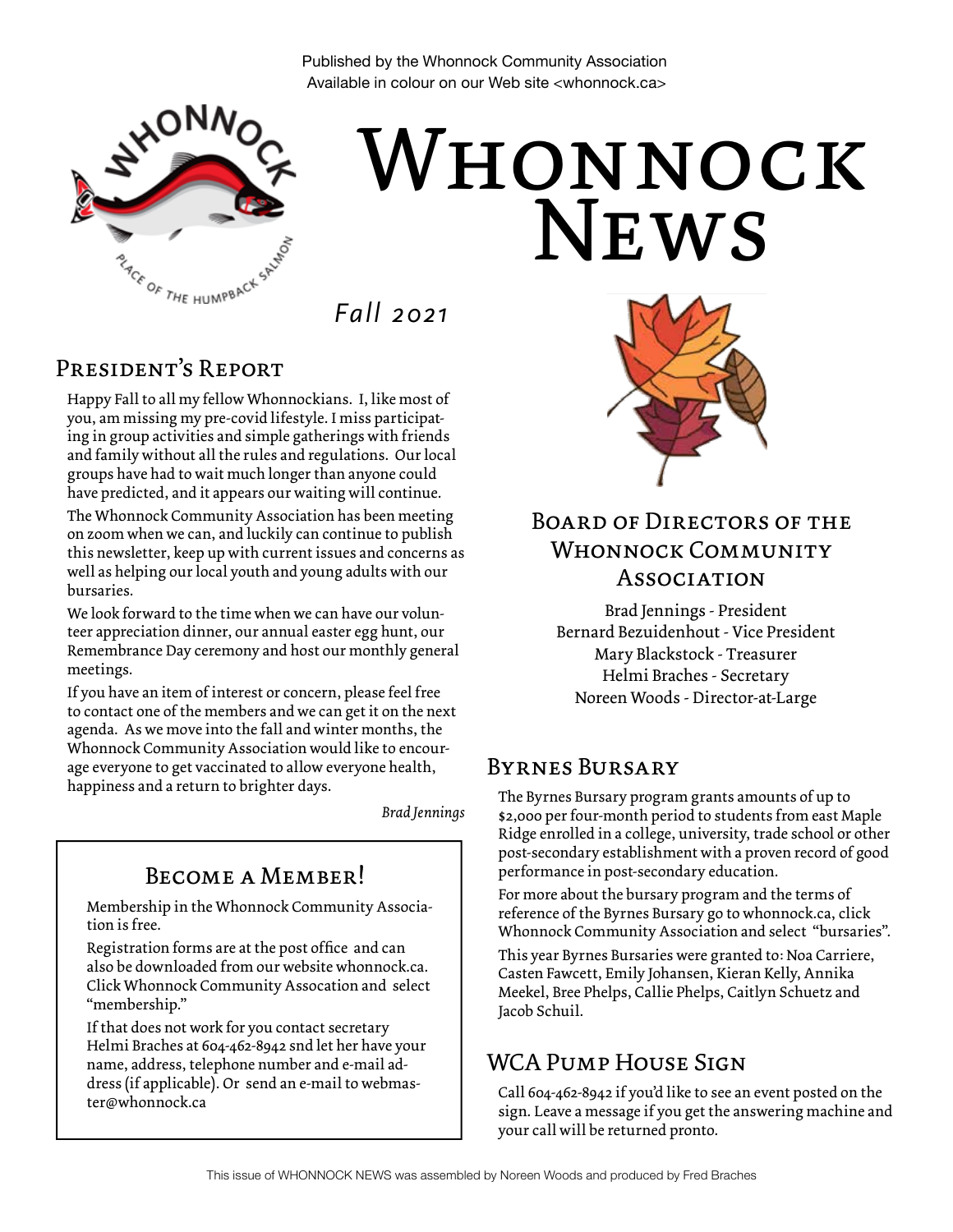

## **MAPLE RIDGE**

**British Columbia** 

### PARKS, RECREATION & CULTURE programs at Whonnock

Details, dates, costs and times of the following programs held at Whonnock venues are published in the *Maple Ridge PRC Guide*, spring 2021

RCKC - sports, games, fitness and fun for youth -- 8Y-16Y

Looking for ways to be active, have fun and learn how to play sports better?

Join the Ridge Canoe and Kayak Club Coaches in this fun learn-to-move fitness training program for youth. You will experience a variety of active games and movement skills to develop coordination, balance strength, flexibility and endurance. Open to all abilities.

#### PILATES BY THE LAKE -- 16Y AND UP

Strengthen, lengthen and build your way to a stronger core, increased balance, flexibility and posture! A play on traditional Pilates, this class will challenge you from head to toe.

#### YOLATES -- 16Y AND UP

Often thought of as "East meets West", Yolates is a fusion of Yoga + Pilates - combining the yoga focus of enhanced mind and body awareness, strength, stamina, flexibility and balance, with Pilates techniques to improve posture and create a strong and stable foundation for movement. An excellent way to improve core strength and functional movement patterns.

#### HATHA YOGA -- 16Y AND UP

This alignment-oriented class emphasizes posture and breath. It uses poses and stretches in combination with the breath that will develop and increase flexibility and relaxation. An excellent way to calm the mind and connect with your body.

### Whonnock Tops Local #4522

TOPS is a nonprofit organization that helps members to improve their health and well-being. We meet at the Wildwood Fellowship Church Wednesday at 6:30 pm.\* Come and visit with us - we have fun and successful weight loss. Phone Carolyn , 604-462-1213, or Lori Button, 604-463-7355, for more info.

For information on other chapters in Maple Ridge phone Thelma at 604-467-5601.

\* Temporarily on hold.



### Giant Pumpkin

The 3rd annual Whonnock Giant Pumpkin contest weigh off event will be held on October 17th at Whonnock Lake.

Thanks to a generous donations from Bill and Nicole Jorgenson of Ridge Low-Bed Services and a variety of local business there will be: a photo booth by Shannon Paull Photography, free cupcakes by Cakes by Jada, and the opportunity to win a prize by guessing how much the pumpkins weigh, before they are weighed.

Watch as the wooden trophy prizes, created by Driftwood Bay Gallery and Crafty Farmgirl, are handed out for the heaviest pumpkin, second place and the heaviest in the "outsiders" category for a pumpkin outside of the area.

There will also be prizes for the crowd favorite pumpkin and a free draw for anyone to enter.

This is sure to be a fun event for the family. Whonnock Lake lower lake parking lot October 17th, 1-3 pm. Free event.

### WHONNOCK WALKERS

Join us on Monday, Wednesday and Friday mornings at Whonnock Lake Centre parking lot for a friendly one-hour walk. Call Britta at 604 462-9863 for more information.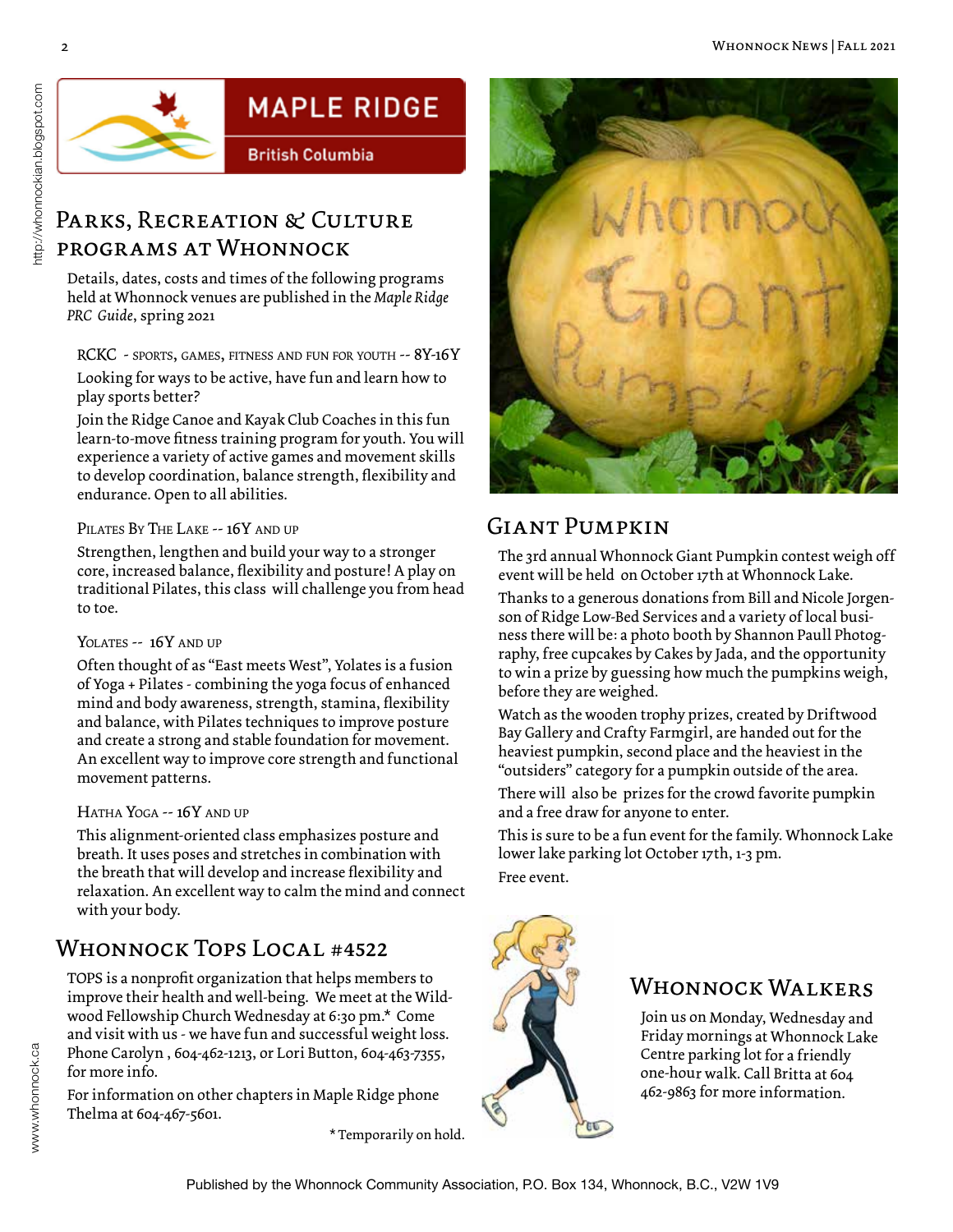

*Tokyo: With his paddling partner from Quebec, Brian Malfesi placed 14th in the World in the K2 1000-m race, missing the A Final by less than half a second.* 

### Ridge Canoe Kayak Club

RCKC and our surrounding community were super excited to watch our first club member compete at the Olympics! Brian Malfesi, the first paddler from BC to paddle for Canada at the Olympics in 33 years, represented us with style. With his paddling partner from Quebec, Brian placed 14th in the World in the K2 1000-m race, missing the A Final



by less than half a second. The pair followed that up with a 12th place finish at the World Championships in Denmark, mid-September. We are so proud of our Senior National Team athlete! Several RCKC members qualified for the National Championships held in Ottawa at the end of August. Congratulations to

Sam Rosenthal, Darren Granale, Bryant Kelleway, Cassidy McPherson and Alexander Dmitriev. All represented Ridge very well! Our long time club member, Cassidy McPherson had an outstanding competitive season. At the National Championships, she earned a silver medal by placing second in the Junior Women's K1 500m. She followed that by winning the K1 1000m by 6 seconds - bringing home the Gold! This stellar performance qualified her to be part of the Canadian Junior National Team for the Junior World Championships in Portugal in September. Cassidy paddled extremely well, making two A Finals! RCKC couldn't be more pleased to have such amazingly talented athlete in the club!

We are also very proud of our RCKC Head Coach,Tessa Nagai! Tessa not only received a National Recognition Coaching Award this year, but was also chosen to travel with the

Junior National Team to coach at Junior Worlds in Portugal! The Whonnock community is lucky to have such high caliber coaching available right at our doorstep.

Paddling through another pandemic year has presented many challenges for our club, but our coaching staff has worked extra hard to keep our members safe by following all public health protocols. Even with the pandemic, our club continues to grow, running many successful shortterm summer programs along with the regular summer and winter recreational and competitive programs for our members.

We are anxiously awaiting the construction of the long promised new on-water boat storage bay and renovated exercise area in our clubhouse. The funding has been secured and the contracts signed. We are just waiting for final approvals on the environmental impact so construction can begin.

For more information about our programs, check out our web site, RCKC.CA

### DRIFTWOOD BAY GALLERY

27170 108th Avenue Unique artisan-made birdhouses and rustic furniture. Gallery is open year around. Contact: Marcel Merks. Phone: 604-362-2112 Web site: <driftwoodbay.com>

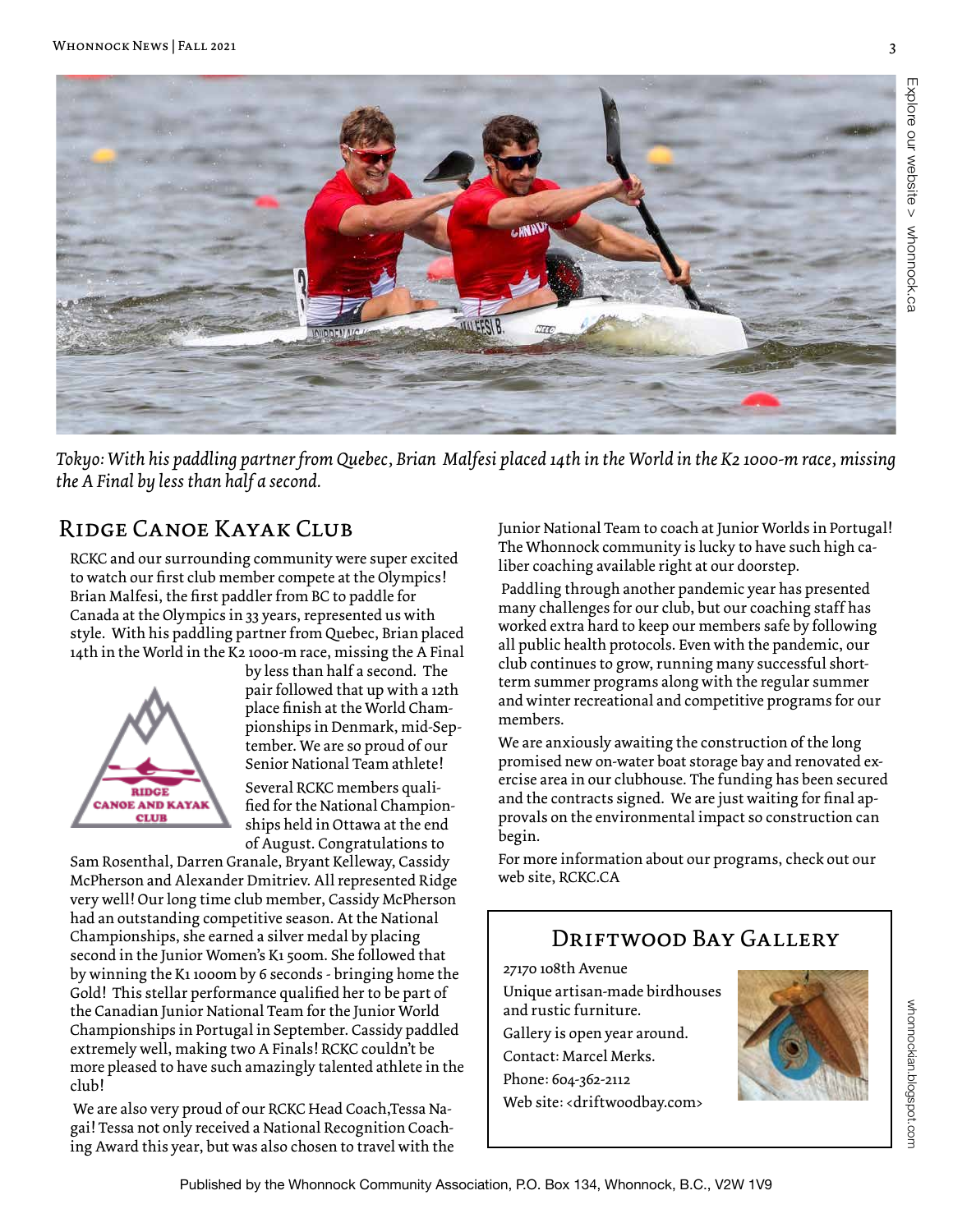

### Ruskin Community Hall

28395 96th Avenue, Maple Ridge, BC, V2W 1L3

Phone or text 604-462-9739. Email <general - ruskinhall@ yahoo.ca>

Facebook: Ruskin Community Hall; Website - www.ruskinhall.com

The Ruskin Hall is located at the corner of 284th Street and 96 Avenue. Hall meetings are the second Tuesday of the month at 7:00 p.m. Everyone is welcome.

The hall is available for rental at hourly or nightly rates for small events, classes, or meetings. For rental information contact our Booking Agent by phone at 604-462-9739 or bookings@ruskinhall.com, or www.ruskinhall.com.

Alcoholics Anonymous meetings are every Monday evening from 7:30 to 8:30. For information contact Dave at 604-462- 7616.

Check out our website < ruskinhall.com> for upcoming events.

### WHONNOCK WEAVERS AND Spinners Guild



We continue to be a strong and vibrant group of people practising the skills of spinning fibre, weaving fibre, and making any number of things from various fibres of our surroundings and around the world. We had spent the months since spring meeting

twice monthly via zoom and sharing news about what we were each working on and exchanging information about questions we had and helpful tips that make a guild a guild.

We had changed our meeting location last year to Saint John the Divine Anglican Church Hall and have started meeting in person there again this September. We miss the Lake Center but have found that this central location works best for many of our members especially during the darker days of winter.

Unless things become worse on the pandemic front, our guild is looking forward to holding our annual Exhibit & Sale again this year! This will be our Ruby or  $40<sup>th</sup>$  Anniversary and all members are quite excited to be able to display our 'makings'! The event will take place on Saturday, November 27<sup>th</sup> at Saint John the Divine and will run from 10am – 5pm. We found that the Covid rules for WLC meant we had to relocate to make it work with the current Government restrictions. We hope to be back at WLC next year. A reminder to all who enjoy this event, proof of vaccination will be required and the wearing of masks will be mandatory. We'll all be used to the new reality by then I'm sure.

We Guilders hope you stay safe and healthy in the months ahead. Enjoy the Autumn colours and that festive march to Christmas.

If you have an itch to learn more about fibre and ways to work with it we always welcome new members. You are welcome to call our ambassador Marie at 604-462-9059.

Our website is at <wwsg.ca> and we can also be found on Facebook and Instagram: <whonnockweaversandspinners>





.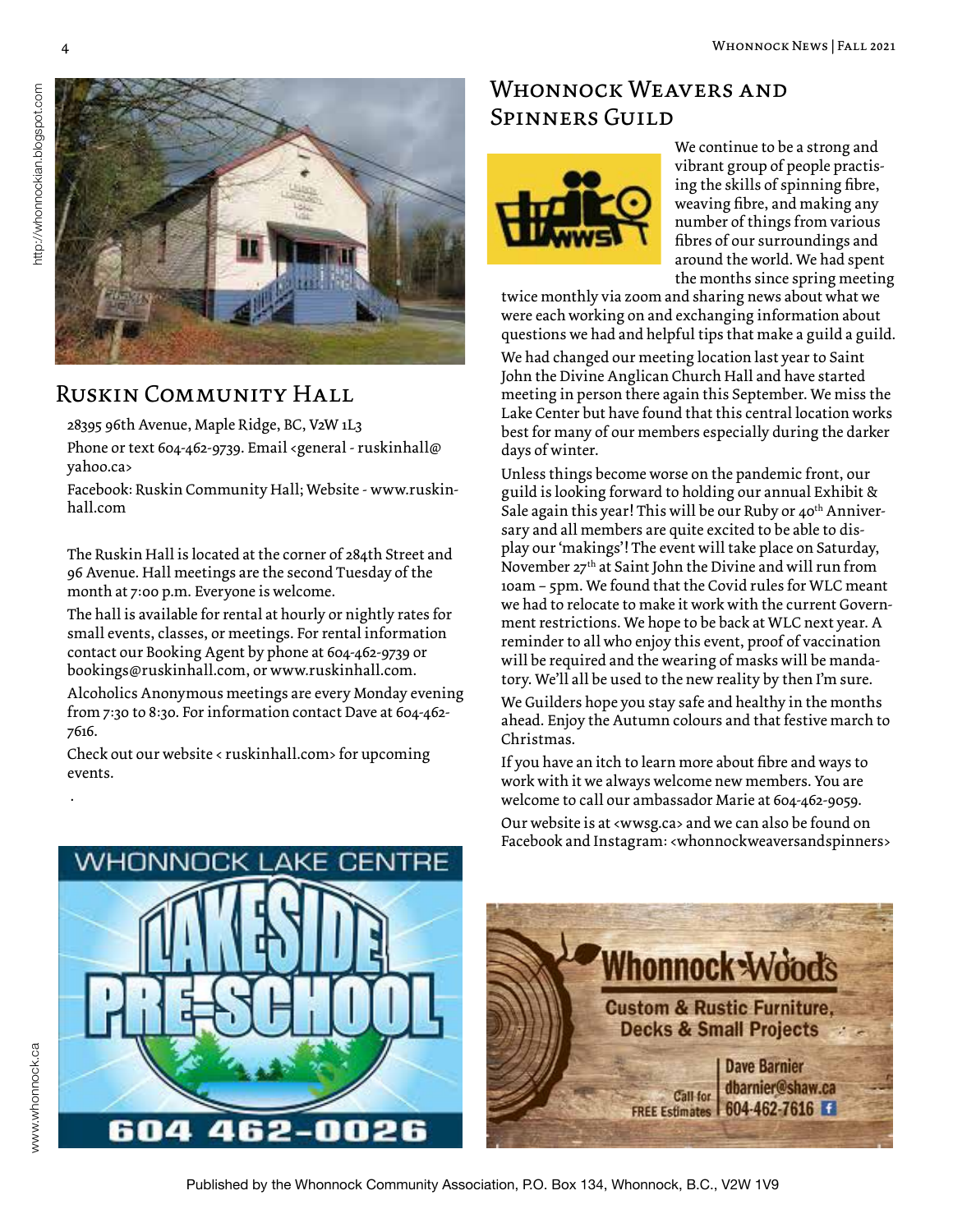

The long dry summer has come to an end and autumn temperatures as well as intermittent rain have brought a welcome relief to all including those of us who are dependent on well water.

Record temperatures and drought were stressful for all of us. The kiosk at Jackson saw a lot of activity as homeowners as well as commercial water delivery companies filled their tanks with much needed water for domestic and farm use. We are grateful to the City of Maple Ridge for providing this support especially during these times.

Shallow wells generally respond to changes in weather patterns more quickly than deep wells. We have often seen deep wells respond to the changes months later as it takes time for water to percolate hundreds of feet below the surface. As well as in times of drought our records may reflect deep well levels drop much later in the season.

Our September measurements showed consistent levels as in past years. That was good news.

Residents who rely on the Grant Hill Aquifer should be aware of a Staff report that is coming back to Council in October, regarding Council's plan to put a Light Industrial Park on the City-owned lands on our only forested catchment area which is our watershed. This would likely be just above 102nd between 248th and 256th. They want to start the Area Plan process in advance of the protocols that were agreed upon in the OCP.

TAPS is very concerned about any urban level of development impacting our water resource. Removing large swaths of mature forest, paving over that area so we lose percolation and natural filtration, creating more runoff, blasting the bedrock, increased vulnerability to contaminants in our water and managing steep slopes are just a few of the necessary steps to create Urban development.

The science has and will prove significant impacts to all well users. The City has not addressed how the homeowners will be compensated nor how they intend to pay for this very costly development.

Continual vigilance is important.

TAPS has continued its program throughout the COVID days and is grateful that we have such a unique and valuable water resource that we can appreciate and protect.

We wish you a season of good health.

*Betty & Klaus von Hardenberg*



### Thornhill Community Hall

The Thornhill Community Hall is slowly beginning to be rented, but it has been a very difficult time to sustain and manage the hall. The Provincial regulations have changed as the virus evolves, but we have appreciated all those families who have been able to celebrate quietly with close friends and family.

The Community Association is in discussion with the City regarding the shared use of the Park with the Frisbee Golf members. We hope to be able to resolve some of the safety issues as well as making the Park more multiple-user friendly.

It is Parks plan to install a new, smaller and unique playground area and the Community Association is in discussion with them with regard to a suitable playground that reflects the rural setting.

If you would like to book the Hall call Fran Norman at 604- 462-7869. You may also refer to our website at www.thornhillhall.ca.



Klaus & Betty von Hardenberg Phone/Fax: 604.462.9244 E-mail: info@vonhardenbergcandles.com 9730 Spilsbury Street Maple Ridge, BC Canada V2W 1K7



#### Junichi Tanaka, born in Japan, established a ceramics studio at Whonnock in 1998.

His work has been widely accepted all over Canada.

whonnockian.blogspot.com

whomockian.blogspot.com

Ceramics is not his only passion. He has climbed major mountains and he is a poet.

His Web site is <ceramicsjunichi.com>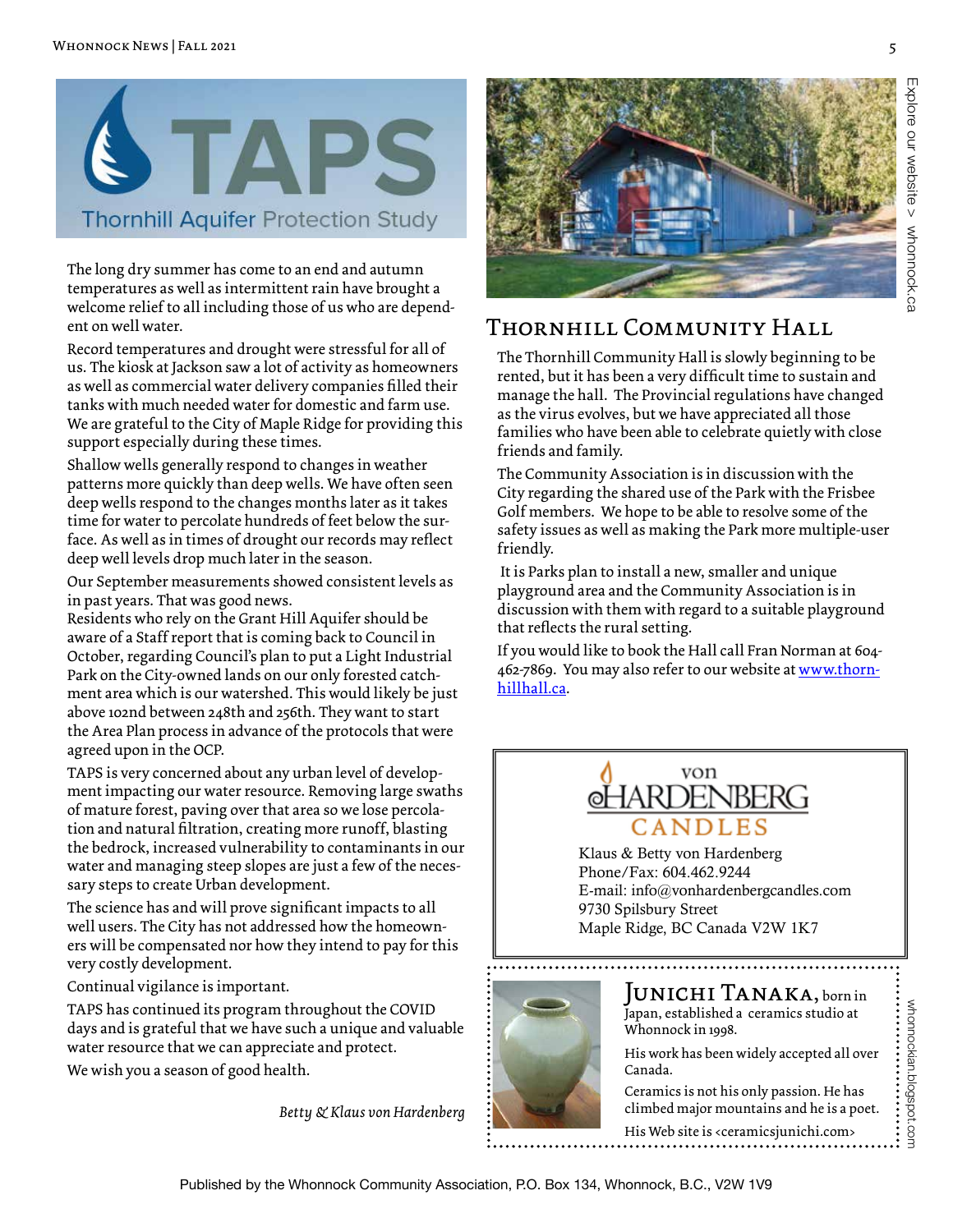

### Holy Spirit Anglican Church

27123 River Road in Whonnock Visit our website <holyspiritanglican.ca> Church - phone: 604-462-7933 Email: holyspiritanglican@gmail.com

 We are now back to welcoming worshippers to in-person worship Sundays at a new time – 9:30 am. Masks please.

The Reverend Miranda Sutherland has taken on part-time ministry at St Oswald's Church, Port Kells so she heads there after our service.

 Reverend Sutherland was officially inducted as priest at Holy Spirit on August 15; we think it is the first time an induction service has ever been held in the church in its almost 100 years!

#### – Grow Your Talents in Music and Poetry:

Starting October 2021 – Contact the church for you and your children to become part of this great opportunity to play handbells, chimes and percussion instruments. Learn to write your own poems and public recital.

#### – Thanksgiving Festival of Children Fun:

Saturday, October 9 at 10 am. Bring the children for a fun time rolling pumpkins and games on the church grounds.

#### – Remembrance Day Bell-Ringing for Peace:

Once again, we will ring the church bells at sunset (4:33 pm) on November 11 (this year 103 times). Last year, a small group of neighbourhood representatives rang the bell 102 times to mark the end of World War 1. The exact plan for this year is being developed to keep everyone safe. Watch for flyers in the neighbourhood with details.

– Community Christmas Eve Carol Service:

Friday, December 24. 7 pm. Join us.

– Christmas Sock Tree:

This is a time to share gifts. The neighbourhood is invited to hang socks and other warm winter wear outside the church again this year. These are given to agencies who can distribute them. More details will come about other Christmas events.



### *Lots of clergy at Reverend Miranda Sutherland's induction service*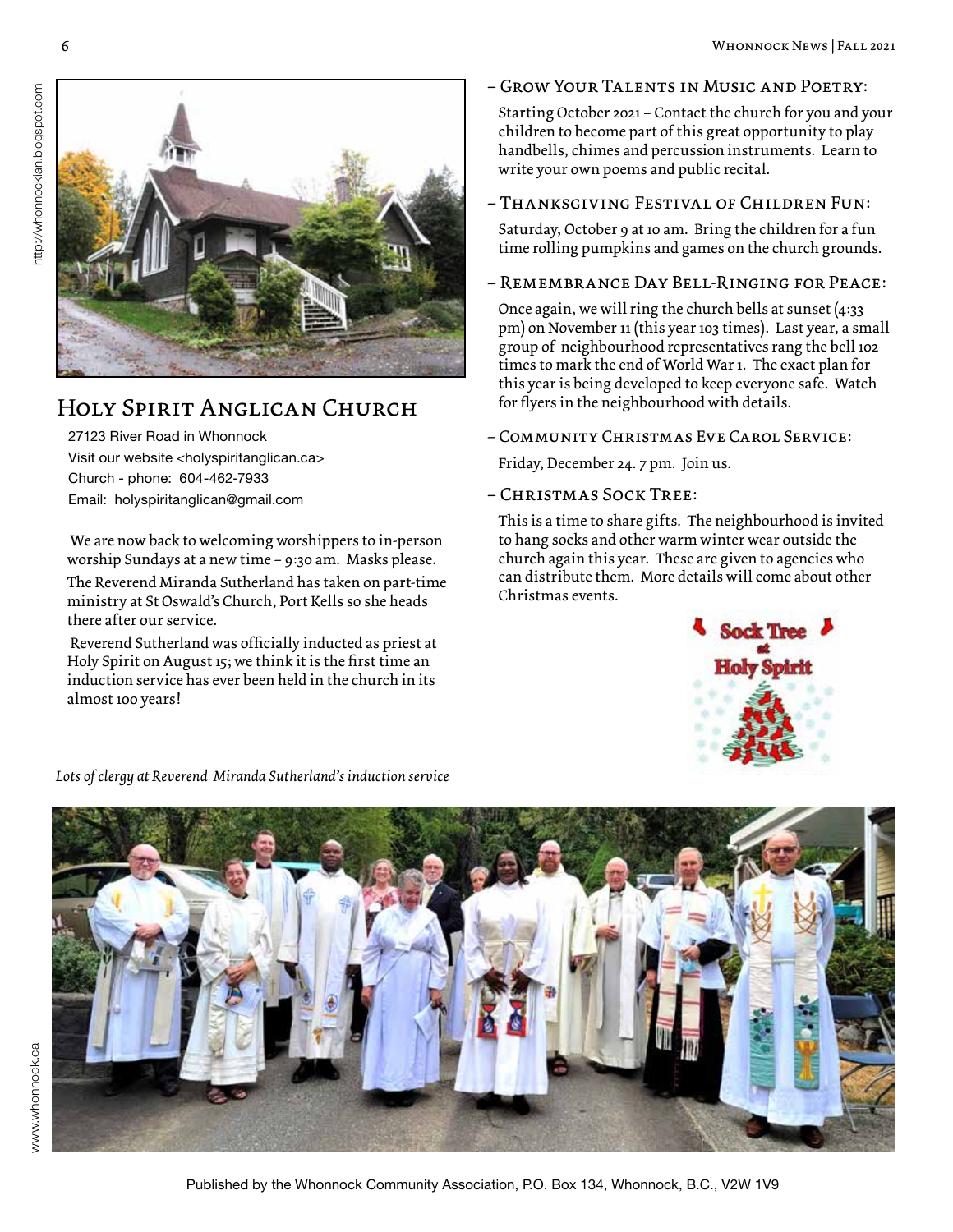

#### – Centennial Celebrations:

November 13 and 14 will be a weekend of happy centennial celebrations for the Anglican Church in Whonnock. The beautiful heritage church was dedicated one hundred years ago on November 13, 1921.

There will be a jazz concert on Saturday afternoon the 13<sup>th</sup> and a special worship service on Sunday morning the 14th.

We welcome everyone to take part in these celebrations. We especially want former members to attend. There will be special guests at both events.

The Saturday afternoon concert is a re-telling of the familiar parable of the Prodigal Son with music, liturgical dance and narration.

We ask people wishing to attend to let us know so that we can plan for Covid safety. Contact Jean Davidson 604-462- 7341 or jeandavidson $@$ shaw.ca for details and to book a seat.

Thanks to hard-working volunteers of our garden club; our gardens have received a facelift for the centennial events.

#### $-215$ <sup>'</sup> GATHERINGS:



On June 21, National Aboriginal Peoples' Day, we held a gathering at the church to mourn 215 children whose graves were identified at the former residential school in Kamloops.

You may have noticed that the church bell rang 215 times that evening! Since then, on the 21st of each month, a group has been gathering at the church at 2:15 pm to learn about First Nations' issues and share insights into how we can get ourselves to a point where our knowledge allows us to proceed to some kind of serious effort at reconciliation. To date, we have discussed the film, 'The Doctrine of Dis-

covery' and the '94 Calls to Action' of the Truth and Reconciliation report.

We have wrestled with the difference between an apology and a confession from the churches involved, and there are onward plans to discuss lack of clean water in First Nations' communities, the recommendations of the Missing and Murdered Women inquiry, and host a speaker involved in a prison ministry to First Nations' people.

You would be welcome to join us. Call the church 604-462- 7933 for more information.



### Wildwood Fellowship Church

#### **People matter to God and they matter to us!**

In our world dominated by continued chaos and uncertainty, Jesus remains the unchanging source of truth and peace. We believe the God who designed and created the universe is not silent, and has a design and purpose for each one of us. We believe He hears and answers our prayers, reaching down and touching our lives with His love, forgiveness and grace. Through His Word, the Bible, God gives us His blueprint for life, giving us direction and confidence and peace as we seek Him and follow His ways.

We are meeting at 10:30 AM Sundays for regular Services following the BC gov't covid guidelines. You are welcome to join us. Feel free to visit our website, www.wildwoodfellowship.com

Cobs bread and buns - If you are in need or know someone who is, Cobs bread is available free at the church on Wednesday mornings from 10 AM to 12 Noon. If you are not able to get to the church on Wednesday mornings and would like some bread, or if you are struggling and need help with groceries, please call Pastor Arnold 604-287-6963 or John 778-895-1254.

### **St Paul's**

#### **Whonnock's English Church 1891 - 1921**

This book about the precursor of the present church is for sale at Black Bond Books in Haney. For pickup in Whonnock send an email to braches@whonnock.ca

whonnockian.blogspot.com

whonnockian.blogspot.com